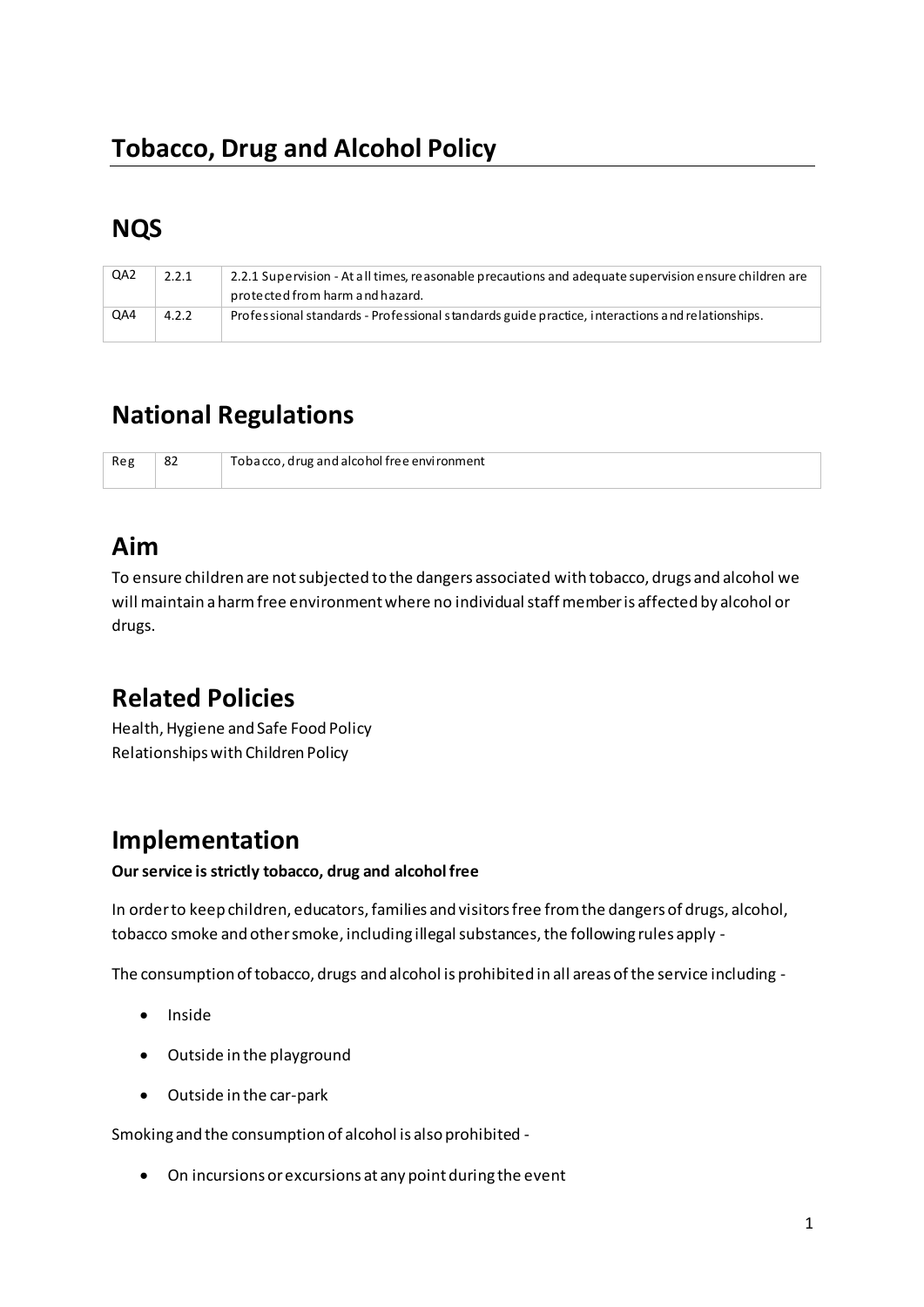- While travelling with a child
- At educator meetings
- At parent meetings
- In any areas which can be viewed by our service children and families

In relation to social events at the service involving service families:

- alcohol may be consumed outside work hours if children are not present. Alcohol may only be brought into the service immediately prior to the commencement of the gathering, and only after all children have been collected. Any leftover alcohol will be removed from the premises immediately after the gathering concludes. Alcohol will not be stored for any length of time on service premises
- photos will be used to represent any alcoholic raffle prizes, and alcoholic prizes will not be stored on service premises.

Any alcoholic gifts given to educators or staff will be removed from service premises immediately (eg placed in individual's car if this is not parked on service premises.)

Under no circumstances will any person attend the service if they are affected by alcohol or drugs, including prescription medication, if in any way the consumption of these items impairs their capacity to supervise, educate or care for children.

Where relevant, our educators will engage children in conversations or learning experiences that promote the benefits of a tobacco, drug and alcohol free lifestyle.

#### **Sources**

**Education and Care Services National Regulations 2012 National Quality Standard Early Years Learning Framework Occupational Safety and Health Act 1984 Occupational Safety and Health Regulations 1996** 

#### **Review**

The policy will be reviewed annually by:

- Management
- Employees
- Families